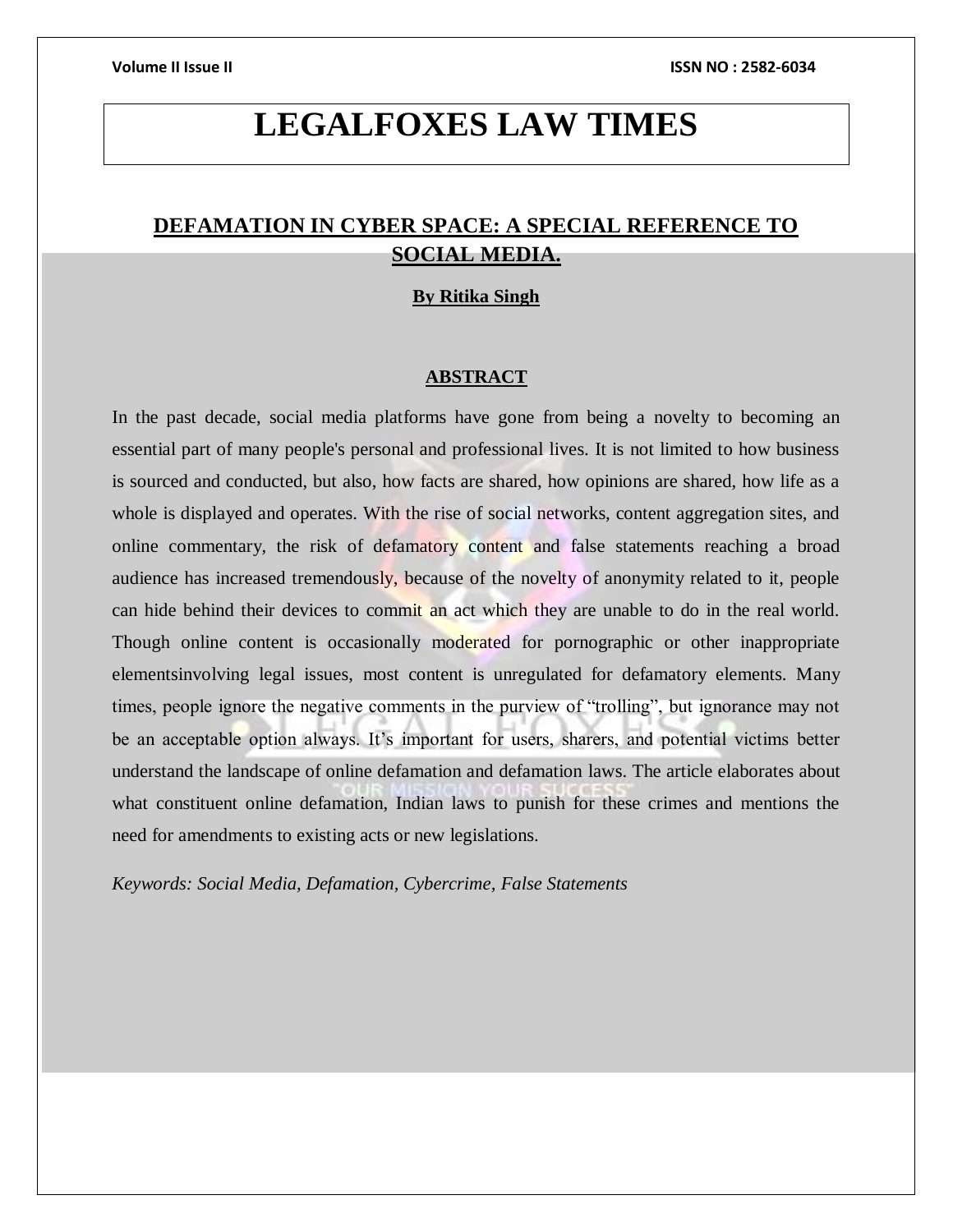*"Do not leave your reputation to chance or gossip, it is your life's artwork and you must craft it, hone it, and display it with the care of an artist.*

*- Robert Greene*

 $\overline{a}$ 

## **INTRODUCTION TO 'CYBER SPACE" AND 'SOCIAL MEDIA'**

The term "cyberspace" first appeared in fiction in the 1980s in the work of cyberpunk science fiction author William Gibson, first in his 1982 short story "Burning Chrome" and later in his 1984 novel Neuromancer.<sup>1</sup> In the next few years, the word became conspicuously identified with online computer networks.

"Web-2"<sup>2</sup> in the new era of the web, it is a sign of the development of cyberspace in human life.

The web-2 has considerably increased the interactions among users and the possibility to share and distribute information and content via some internet tools, which are called "social media"

In other words, Social Media forms of electronic communication such as websites for social networking and microblogging, through which users create online communities to share information, ideas, personal messages, and other content (such as videos).<sup>3</sup>

Cyberspace has become the hub of a vast amount of sensitive data, personally identifiable information, protected health information, personal information, intellectual property, data, and governmental and industry information systems because of which there arises an immense necessity for keeping cyberspace secure from any malicious activity such as theft or damage attempted by criminals and adversaries.

With the advent of the technology-dependent generation, the graph of cybercrimes seems to rise with time. now the term of cybercrime is not just limited to that of breaching firewalls but now there has been a lot more added to the area of cybercrime.

<sup>3</sup>"Social media." Merriam-Webster.com Dictionary[, https://www.merriam](https://www.merriam-webster.com/dictionary/social%20media)[webster.com/dictionary/social%20media,](https://www.merriam-webster.com/dictionary/social%20media) Accessed on 22 December 2020

<sup>1</sup>[https://www.wired.com/2009/03/march-17-1948-william-gibson-father-of-cyberspace-2/,](https://www.wired.com/2009/03/march-17-1948-william-gibson-father-of-cyberspace-2/) Accessed on 22 December 2020

<sup>&</sup>lt;sup>2</sup>Web 2.0: An Introduction[, https://medium.com/@SoftwareDevelopmentCommunity/web-2-0-an-introduction-](https://medium.com/@SoftwareDevelopmentCommunity/web-2-0-an-introduction-8230eb8fa6ce)[8230eb8fa6ce,](https://medium.com/@SoftwareDevelopmentCommunity/web-2-0-an-introduction-8230eb8fa6ce) Accessed on 22 Nov 2020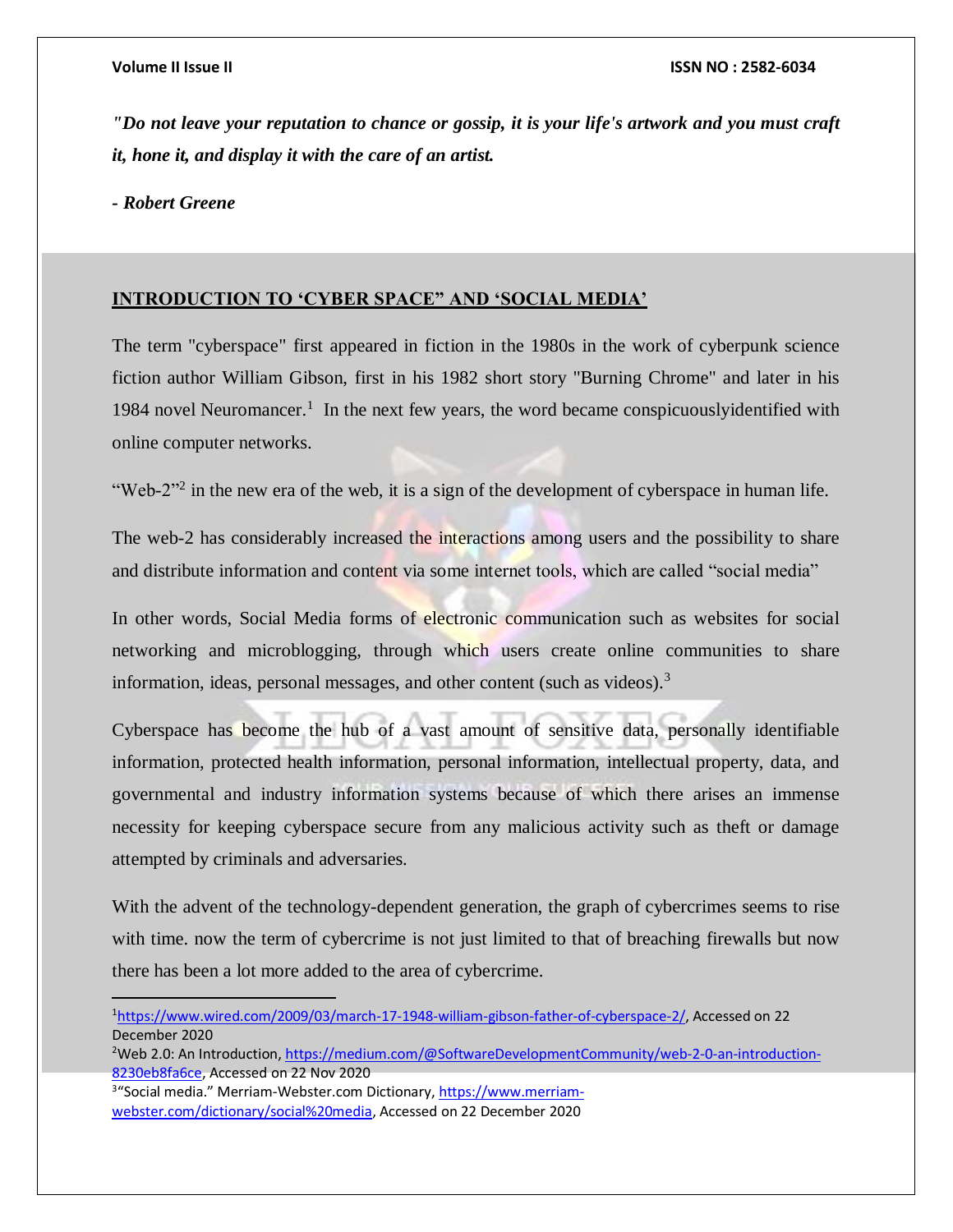l

#### **Volume II Issue II ISSN NO : 2582-6034**

### **WHAT IS ONLINE DEFAMATION?**

Defamation means harming the reputation of a person in the eyes of the third person and this can be done by words of mouth, written words, signs, or by visible representations of anything which harms the reputation of the person.

Defamation done in the cyber world is known as cyber defamation it is a new concept, in cyber defamation the defamation is done through the virtual medium but the definition of traditional defamation isapplicable to cyber defamation. Cyber defamation is otherwise called online defamation.

In online defamation internet or computer is used to publish any defamatory material to harm the reputation of any person. If someone sends an email to another person that contains defamatory material or publishes anything on a website by which the reputation of a person gets injured then this would amount to cyber or online defamation.

The defamatory statement can lower the reputation of the person in eyes of the public it may be caused intentionally or unintentionally as the online statements are accessible to the public who use online services.

## **Online Defamation is defined as Slander, Libel, or Both?**

Content that has been written or published is Libel, and content that has been spoken or in oral form is Slander.

## **OUR MISSION YOUR SUCCESS**

Recently, a YouTuber who was a final-year civil engineering student from Bihar was booked for uploading videos defaming environment and tourism minister Aaditya Thackeray and home minister Anil Deshmukh in connection with actor Sushant Singh Rajput's death case.<sup>4</sup>

Posting false or defamatory comments, posts, captions, stories, on social media comes under the purview of publication. Even 'liking' certain defamatory remarks, in cyberspace can be risky. While posting videos can be considered both if the person speaks any defamatory content.

4[https://timesofindia.indiatimes.com/city/mumbai/youtuber-booked-for-defaming-maharashtra-netas-gets-pre](https://timesofindia.indiatimes.com/city/mumbai/youtuber-booked-for-defaming-maharashtra-netas-gets-pre-arrest-bail/articleshow/79314582.cms)[arrest-bail/articleshow/79314582.cms,](https://timesofindia.indiatimes.com/city/mumbai/youtuber-booked-for-defaming-maharashtra-netas-gets-pre-arrest-bail/articleshow/79314582.cms) Accessed on 11<sup>th</sup> December 2020.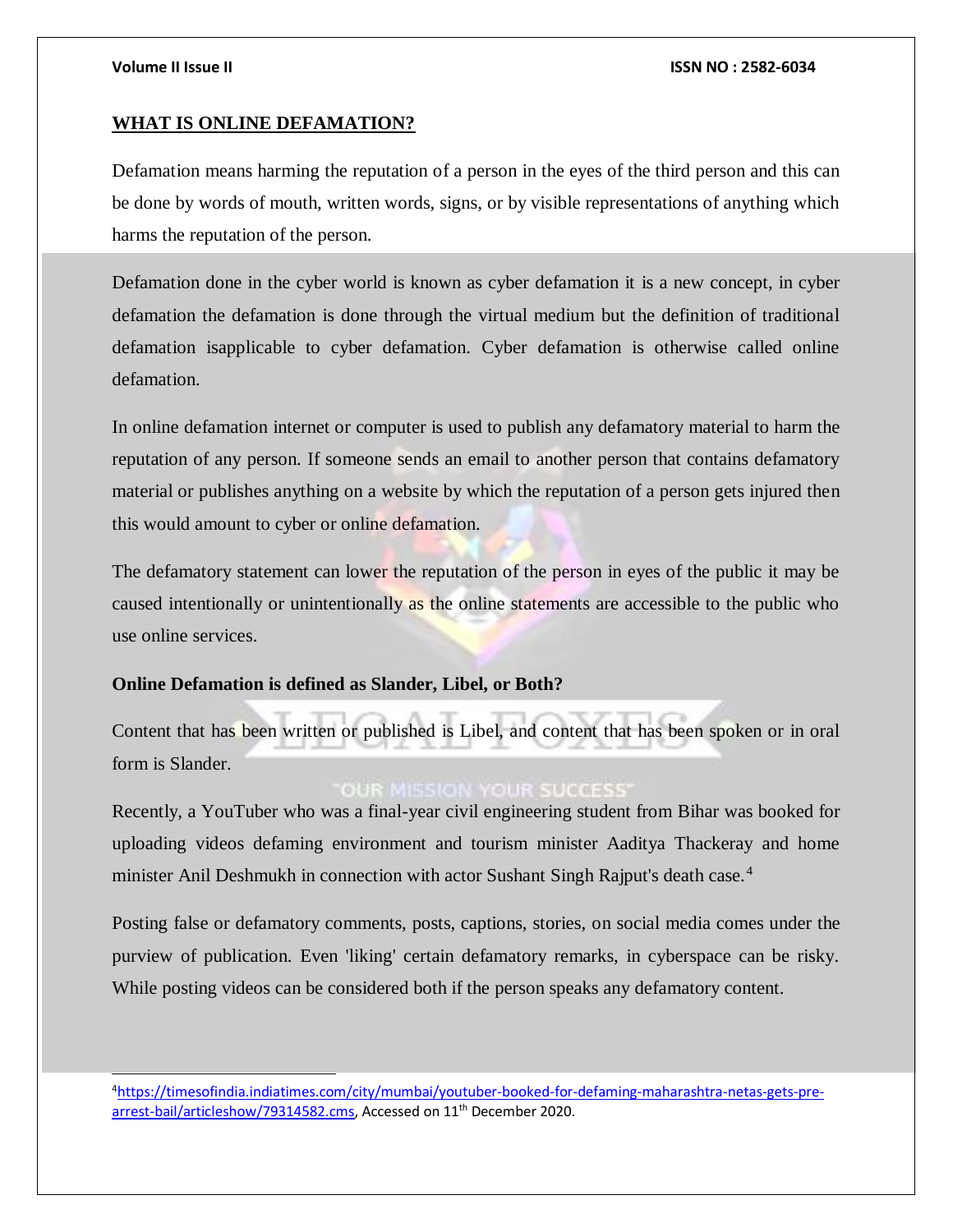## **LAWS FOR ONLINE DEFAMATION**

Every offense of online defamation is not similar it depends on how much harm it gives to the victim. In India, there are various provisions for online defamation depending upon the loss.

The right to take legal action for defamation is restricted in accordance with Section 75 and Section 76 of the Limitation Act,1963, the period of filing a suit for compensation of libel and slander respectively, is within one year.

The statutory provisions governing online defamation are as follows:

## **A) Under the Indian Penal Code, 1860**

## **1. Section 499- Defamation**

Whoever,

- by words either spoken or intended to be read, or by signs or by visible representations,
- makes or publishes any imputation concerning any person intending to harm, or
- knowing or having reason to believe that such imputation will harm, the reputation of such person,

is said, except in the cases hereinafter expected, to defame that person.

Here, the word "person" includes any Company or Association or body of persons, whether incorporated or not.<sup>5</sup>

But there are some exceptions<sup>6</sup> for Defamation, which is as follows: -

- a) Imputation of truth which public good requires be making or publishing.
- b) Public conduct of public servant.
- c) Conduct of any person touching any public question.
- d) Publication of reports of proceedings of courts.
- e) Merits of the case decided in court or conduct of witnesses and others concerned.

l

<sup>5</sup> Section 11, Indian Penal Code, 1860.

<sup>6</sup>Given under Section 499, Indian Penal Code, 1860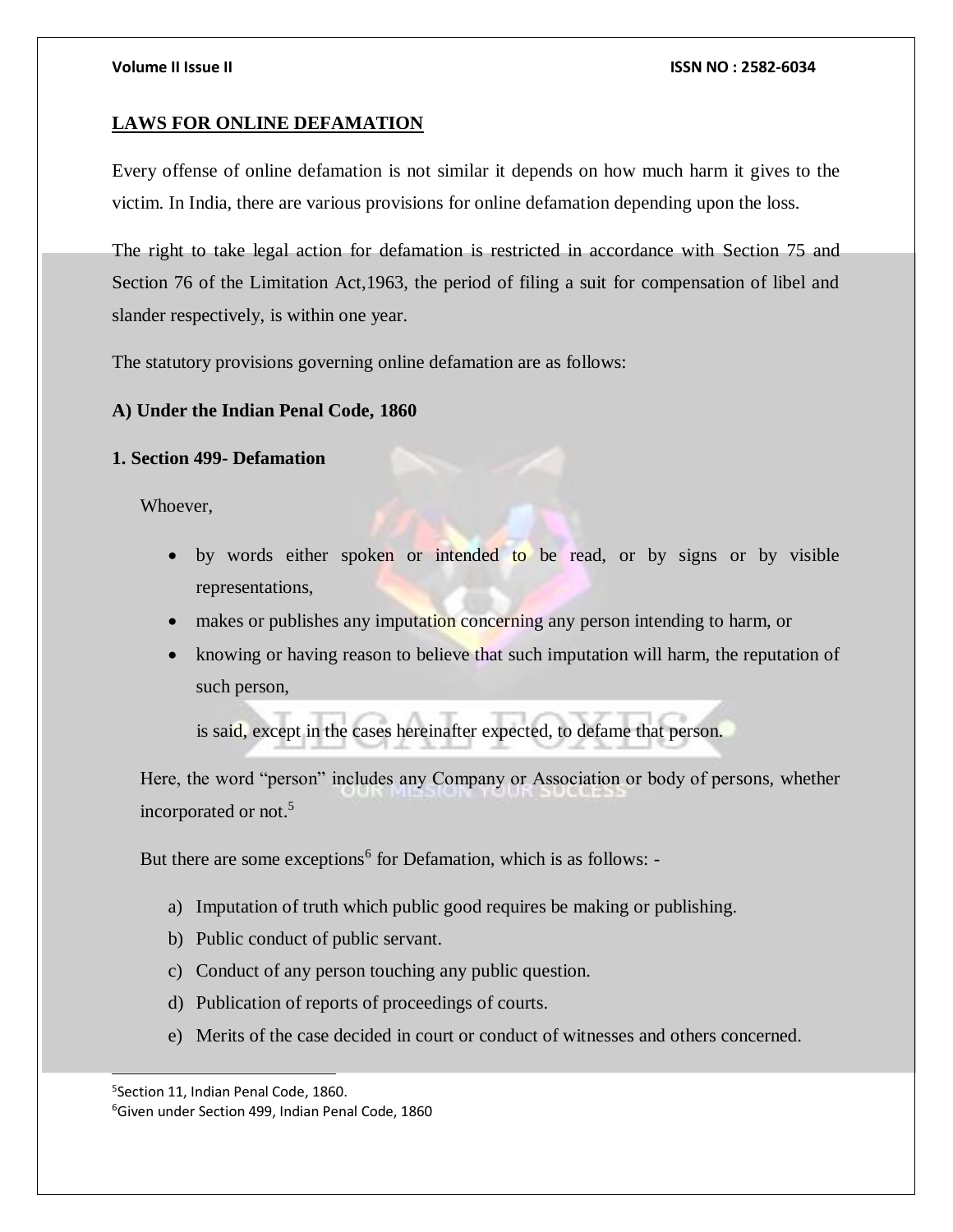- f) Merits of Public performance.
- g) Censure passed in good faith by a person having lawful authority over another.
- h) Accusation preferred in good faith to an authorized person.
- i) Imputation made in good faith by the person for the protection of his or other's interests

The Punishment for defamation<sup>7</sup> is simple imprisonment for 2 years, or fine, or both.

Section 504 of the IPC provides intentional insult with the intent to provoke breach of the peace. Such insult has to be intentional, giving provocation to any person, intending or knowing it to be likely that such provocation will cause him to break the public peace, or to commit any other offense.<sup>8</sup>

## **2. Section 469- Forgery for purpose of harming reputation.**

Whoever commits forgery, *[intending that the document or electronic record forged]* shall harm the reputation of any party, or knowing that it is likely to be used for that purpose, shall be punished with imprisonment of either description for a term which may extend to three years, and shall also be liable to fine.

## **3. Section 503- Criminal intimidation:**

**Whoever** 

l

## **"OUR MISSION YOUR SUCCESS"**

- threatens another with any injury to his person, reputation or property, or
- to the person or reputation of anyone in whom that person is interested, with intent to cause alarm to that person, or
- to cause that person to do any act which he is not legally bound to do, or to omit to do any act which that person is legally entitled to do, as the means of avoiding the execution of such threat,

commits criminal intimidation.

<sup>7</sup> Section 500, Indian Penal Code, 1860.

<sup>8</sup> Sanmay Banerjee vs. State of West Bengal and Ors, 2020CriLJ4290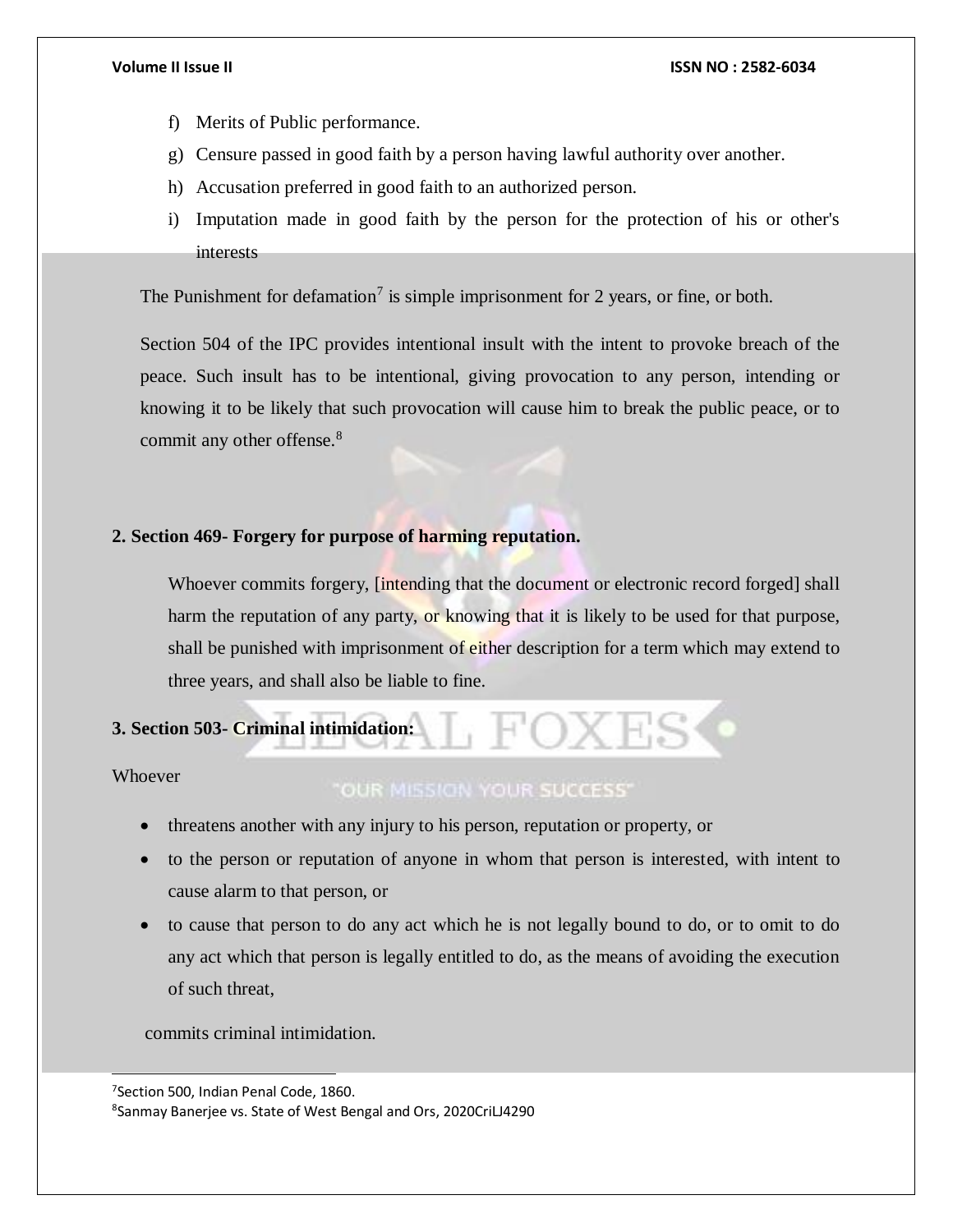The Punishment for Criminal intimidation<sup>9</sup> is imprisonment for 2 years, or fine, or both.

## **B) Under the Information Technology Act, 2000**

## **Section 67- Punishment for publishing or transmitting obscene material in electronic form:**

## Whoever

- publishes or transmits or causes to be published or transmitted in the electronic form,
- any material which is lascivious or appeals to the prurient interest or if its effect is such as to tend to deprave and corrupt persons who are likely, having regard to all relevant circumstances, to read, see or hear the matter contained or embodied in it,

shall be punished on first conviction with imprisonment of either description for a term which may extend to three years and with fine which may extend to five lakh rupees and in the event of second or subsequent conviction with imprisonment of either description for a term which may extend to five years and also with fine which may extend to ten lakh rupees.

## **C) Under the Indian Evidence Act, 1872**

Section 65(A) providesspecial provisions as to evidence relating to electronic records, which may be proved in accordance with the provisions of section 65B.

Section 65(B)provides contents dealing with the admissibility of electronic records.

Sub-section (1) states that any information contained in an electronic record that is printed or is stored by a computer will be deemed to be a document.

Sub-section (2) states about conditions to be referred to in sub-section (1).

An electric record by the way of secondary evidence will not be admissible withoutcompliance with the conditions specified in Section 65B. However, if an electronic record is used as primary evidence under Section 62, the same is admissible in evidence, without compliance with the conditions specified in Section 65B.<sup>10</sup>

## **LIABILITY OF INTERNET SERVICE PROVIDERS**

9 Section 506, Indian Penal Code, 1860. 10Anvar P.V. v. P.K. Basheer, (2014) 10 SCC 473

l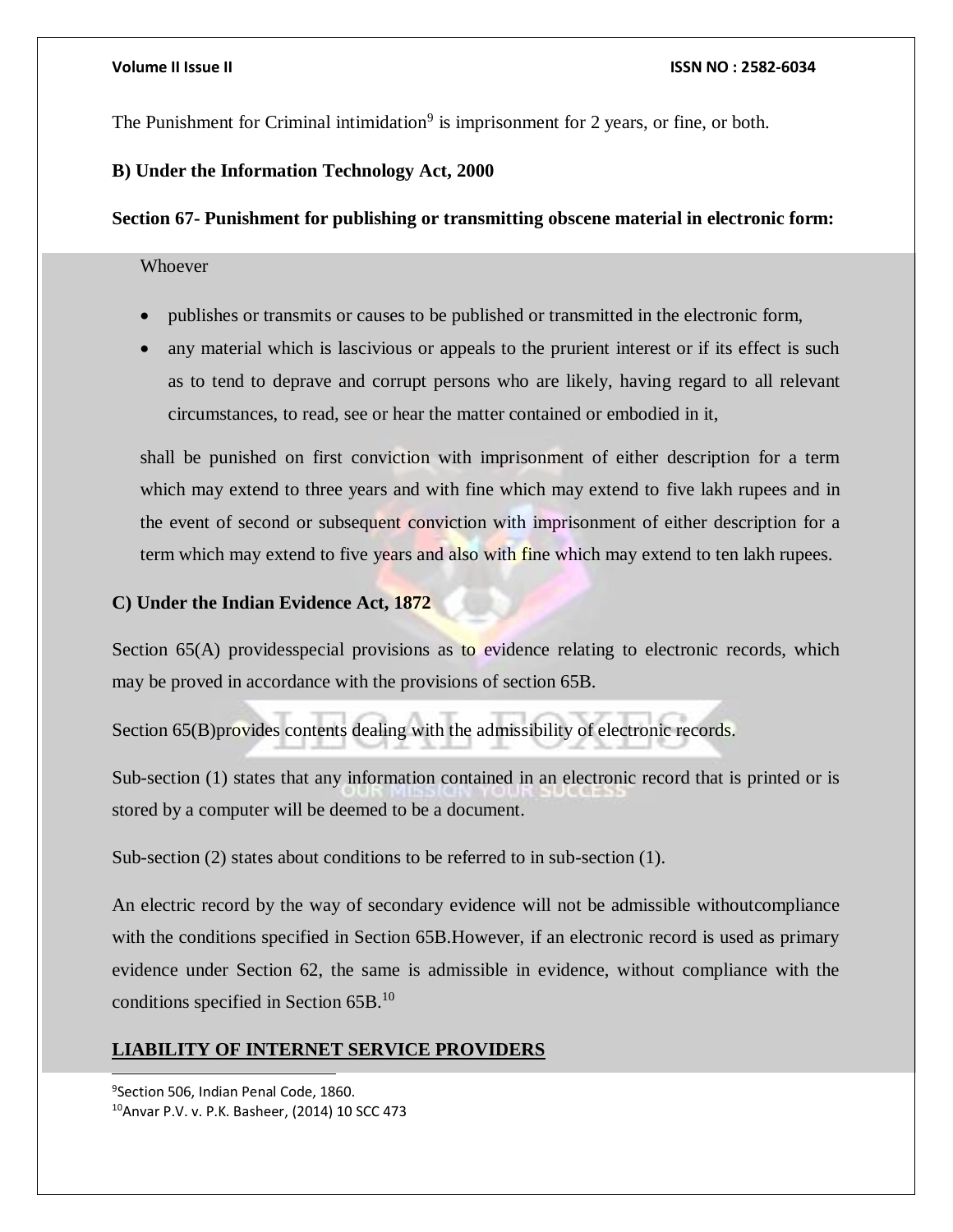$\overline{a}$ 

#### **Volume II Issue II ISSN NO : 2582-6034**

ISP has significant responsibility for transmitting or broadcasting third party content, without initiates or involvement in a decision to circulate any particular material. A network service provider means any person who provides access to information service in an electronic form.<sup>11</sup>

Section 79 of the Information Technology Act, 2000 deals with the liability of the Network Service Providers. The explanation to this section provides that 'Network Service Providers' means an 'Intermediary'. According to Section 2  $(w)^{12}$ 'Intermediary', with respect to any particular electronic message, "means any person who on behalf of another receives stores or transmits that message/record or provides any service with respect to that message/electronic record."

The Intermediaries Guidelines Rules<sup>13</sup> lay down the procedures that an intermediary has to follow to avail safe harbor. Rule  $3(2)$ & (7) of the Intermediaries Guidelines Rules lists the categories of information if posted online, which could be considered as illegal. According to Rule  $3(4)$  & (8), an affected person could write to the intermediary to remove any content which is listed as unlawful under Rule 3(2). The intermediary needs to act within 36 hours to remove the content. If the intermediary does not act within the stipulated time then the intermediary cannot avail of a safe harbor.

### **'FREEDOM OF SPEECH' AND 'ONLINE DEFAMATION'**

The criminality of defamation was challenged in Subramanian Swamy V. The Union of India,<sup>14</sup>the apex court upholds the constitutional validity of sections 499, 500 of the IPC, 1860, **IR MISSION YOUR SUCCESS'** and section 199 of CrPC, 1973.

In Shreya Singhal v. Union of India<sup>15</sup>, judgment upholding freedom of expression, the Supreme Court has struck down Section 66A of the amended Indian Information Technology Act, 2000 of IT Act, which provides power to arrest a person for posting allegedly "offensive" content on websites. The apex court ruled that the section falls outside Article 19(2) of the Constitution, which relates to freedom of speech and thus has to be struck down completely.

Information Technology Act, 2000 [https://dispur.nic.in/itact/it-intermediaries-guidelines-rules-2011.pdf,](https://dispur.nic.in/itact/it-intermediaries-guidelines-rules-2011.pdf) Accessed on 22 December 2020 AIR2016SC2728 (2013) 12 SCC 73

<sup>11</sup> Nakul Sharma, *"Information Technology Law and Practice",* 2005, Universal Law Publishing co. Pvt. Ltd., Delhi, p. 186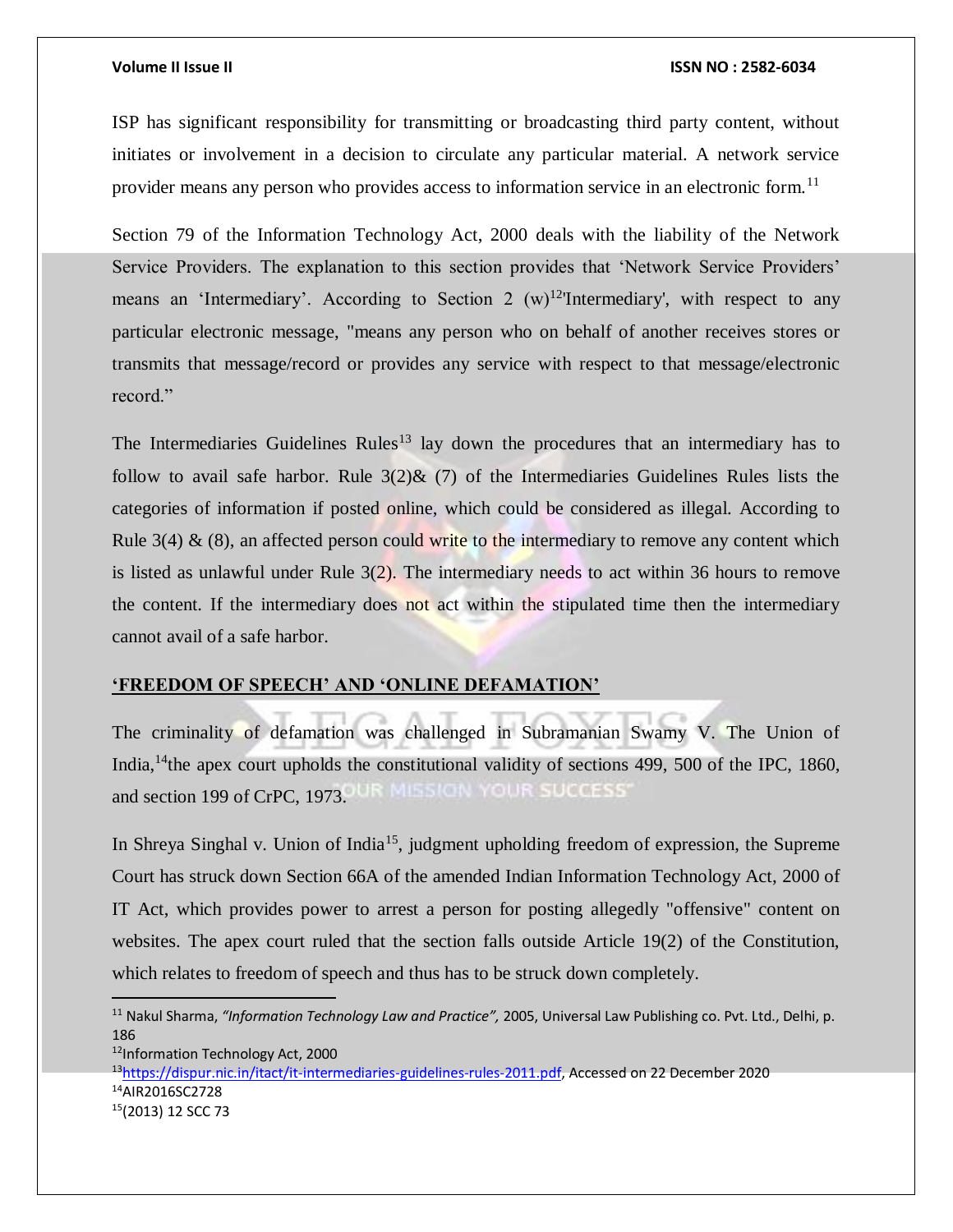However, in Swamy's case, Justice Mishra points out that there is a difference in the canvas on which Shreya Singhal's case has been made. In that case, there was a narrow interpretation of the provision whereas in Swamy's case 'reputation' (which is implicit in article 21) was also involved and narrow interpretation was not the case.

Defamation law acts as a counter-balance to the constitutional right of free speech which is guaranteed by Article 19(1)(a) of the Constitution of India.

### **CASE LAWS**

## **1. SMC Pneumatics (India) Pvt. Ltd. v. Jogesh Kwatra<sup>16</sup>**

It is the very first case of Cyber Defamation. Under this case, a disgruntled employee sent derogatory, defamatory, vulgar, and abusive emails to the company's fellow employers and its subsidiaries all over the world with an intent to defame the company along with its managing director, the High Court of Delhi granted ex-parte ad interim injunction restraining the defendant from defaming the Plaintiff in both the physical and in the cyberspace.

## **2. Kalandi Charan Lenka v. the State of Odisha<sup>17</sup>**

The Plaintiff was stalked online and a fake account was created in her name. Furthermore, obscene messages were sent to the friends by the culprit with an intention to defame the Plaintiff. The High Court of Orissa held that the said act of the accused falls under the offence of cyber defamation and the accused is liable for his offences of defamation through the methodsfor fake OUR MISSION YOUR SUCCESS' obscene images and texts.

## **3. Swami Ramdev & Anr. v. Facebook Inc. & Ors<sup>18</sup>**

Justice Pratibha Singh had passed an order to remove all defamatory content posted online against yoga guru Baba Ramdev, without any territorial limit, stating that if the content is

<sup>16</sup>CS(OS) No. 1279/2001 (Delhi High Court, 2001) <sup>17</sup>2017(I)OLR543 182020(81)PTC54(Del)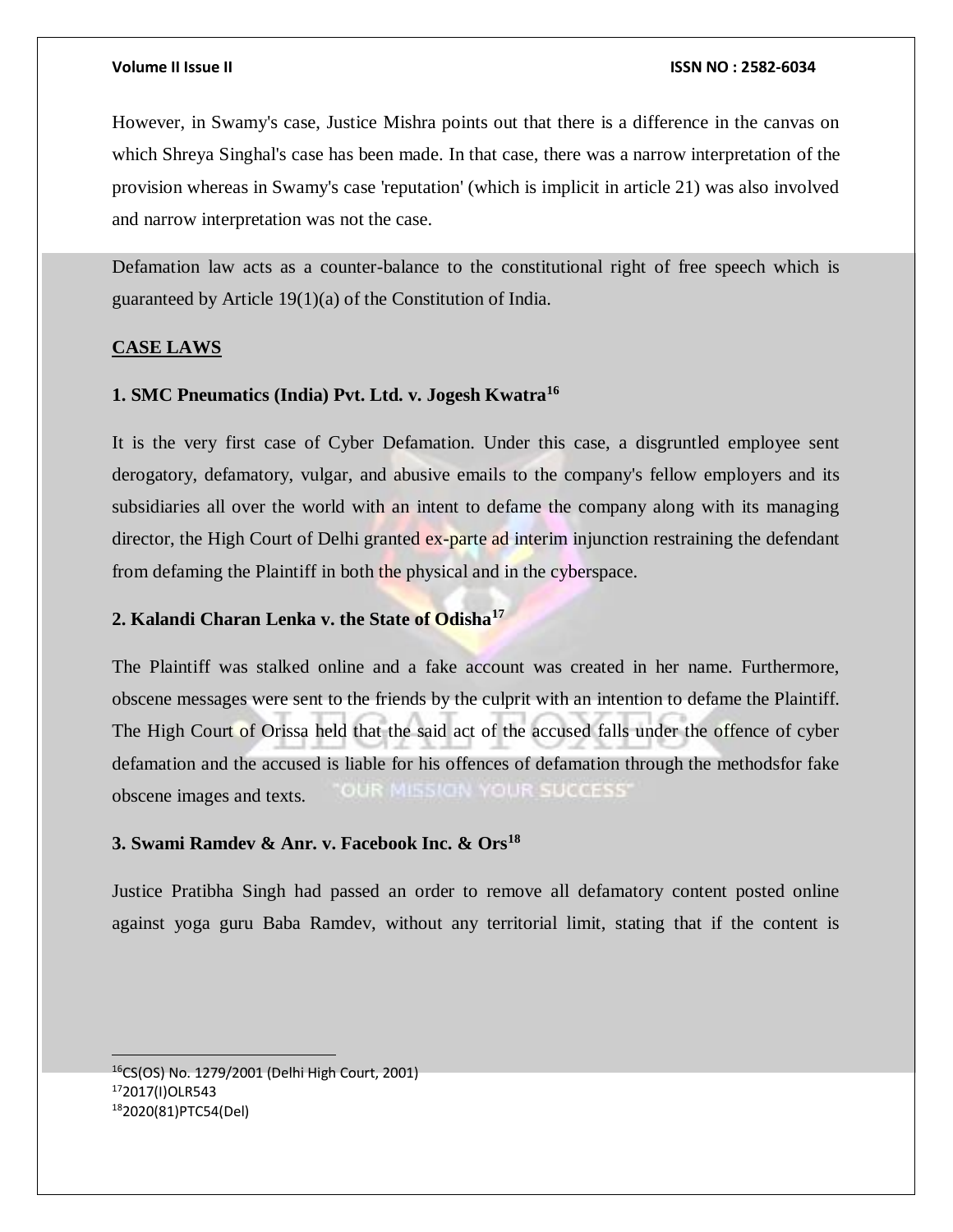#### **Volume II Issue II ISSN NO : 2582-6034**

uploaded from India or such content is located in India on a computer resource, then the Courts in India should have international jurisdiction to pass worldwide injunctions.<sup>19</sup>

## **4. Google India Private Limited. vs. Visaka Industries Limited and Ors**<sup>20</sup>

The plaintiff M/s. Visaka Industries Limited, filed suit claiming a declaration that Messages 1  $\&$ 2 are defamatory and also sought a mandatory injunction for removal of the Messages 1 & 2 posted by the 1st defendant in the blogsite of the defendants 2 & 3.

The 1st defendant was a coordinator of Ban "Asbestos India", a group which is hosted by 2nd defendant (an Internet Service Provider), publishes regular articles regarding various issues.

The 1st defendant remained ex parte and the 2nd defendant filed a written statement refuting the contentions raised in the plaint by the plaintiff while contending that the 2nd defendant is a subsidiary of 3rd defendant i.e. Google Inc., which is a company incorporated under the laws of the United States of America.

The 2nd defendant contended that the Google groups website is a platform enabling users to post their content online which was developed outside India and that no employee or defendant No. 2 has access or the ability to remove or delete the content when once it is posted on the Google Groups website.

It was held that Defendant No. 3 is alone competent to remove or block any defamatory content or sexually explicit material posted by 3rd parties on the web-blog or URL of defendant No. 3. In such circumstances, even if any knowledge is attributed to defendant No. 2, it has no control over the website.

## **HOW TO LODGE A COMPLAINT OF ONLINE DEFAMATION?**

Before bringing a suit, one needs to identify the potential user who made the defamatory statement. It's much easier to identify someone who uses a personal social media account to post something false and injurious.

<sup>19</sup>[https://theprint.in/judiciary/why-baba-ramdevs-win-against-facebook-google-in-delhi-hc-only-adds-to-judicial](https://theprint.in/judiciary/why-baba-ramdevs-win-against-facebook-google-in-delhi-hc-only-adds-to-judicial-confusion/312403/)[confusion/312403/,](https://theprint.in/judiciary/why-baba-ramdevs-win-against-facebook-google-in-delhi-hc-only-adds-to-judicial-confusion/312403/) Para 86, Accessed on 22 December 2020 202017(1)ALT620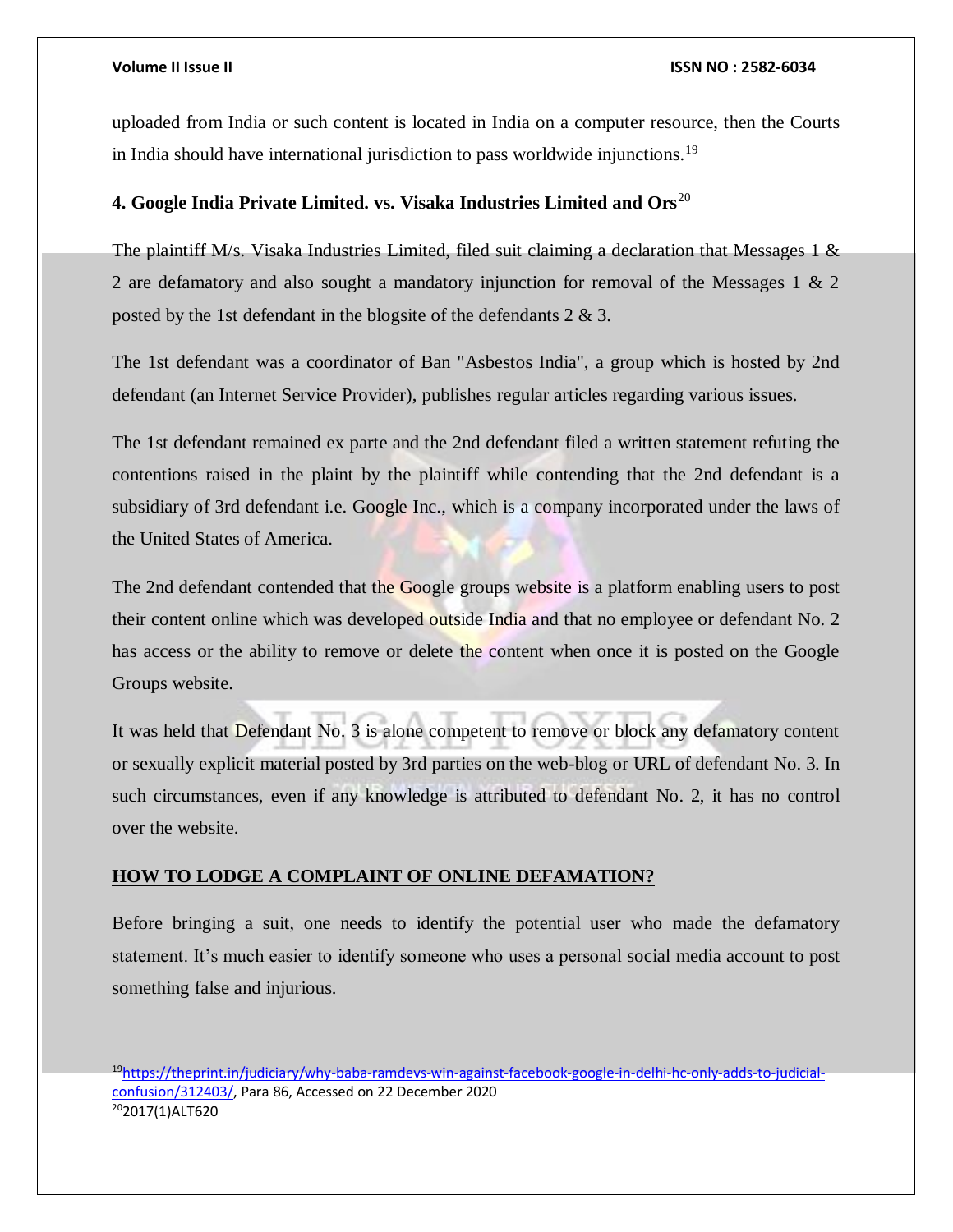In case of significant anonymity, a plaintiff can issue asummon on the relevant third-party website and ISP to obtain business records thatmight contain identifying information that could link an anonymous post to an individual. $^{21}$ 

## **1. Register a Cyber-Crime FIR:**

When filing the cyber-crime complaint, one need to provide your name, contact details, and address for mailing. One needs to address the written complaint to the Head of the Cyber Crime Cell of the city where one is filing the cyber-crime complaint**.**

If a persondoes not have access to any of the cyber cells in India, that person can file a First Information Report (FIR) at the local police station. In case the complaint is not accepted there, one can approach the Commissioner or the city's Judicial Magistrate. Most of the cyber-crimes which are covered under the Indian Penal Code are classified as cognizable offenses.

## **2. Report to Social Media portals**

Most of the social media platforms have a standard procedure in place for reporting any abuse or other nasty offenses. One must make sure that you report such activities in the very initial stages of their occurrence. This shall enable the concerned social media platform to take immediate steps for blocking further activities and protecting the privacy of one's personal information.

Social networks like Facebook, Twitter, Instagram, Snapchat, and YouTube have a strict and clear redressal mechanism to protect their users from online abuse and cyber-crimes. But one must make sure to do the groundwork on their guidelines for reporting abuse without waiting for abuse to actually happen.

## **3. Report to NCCPR**

Any person aggrieved of cyber defamation can report to the Cyber Crime Investigation Cell at the National Cyber Crime Reporting Portal<sup>22</sup> and lodge a complaint.

## **CONCLUSION**

l

<sup>21</sup>Google India Private Limited. vs. Visaka Industries Limited and Ors, 2017 (1) ALT 620, Para 70 & 71. 22<https://cybercrime.gov.in/>